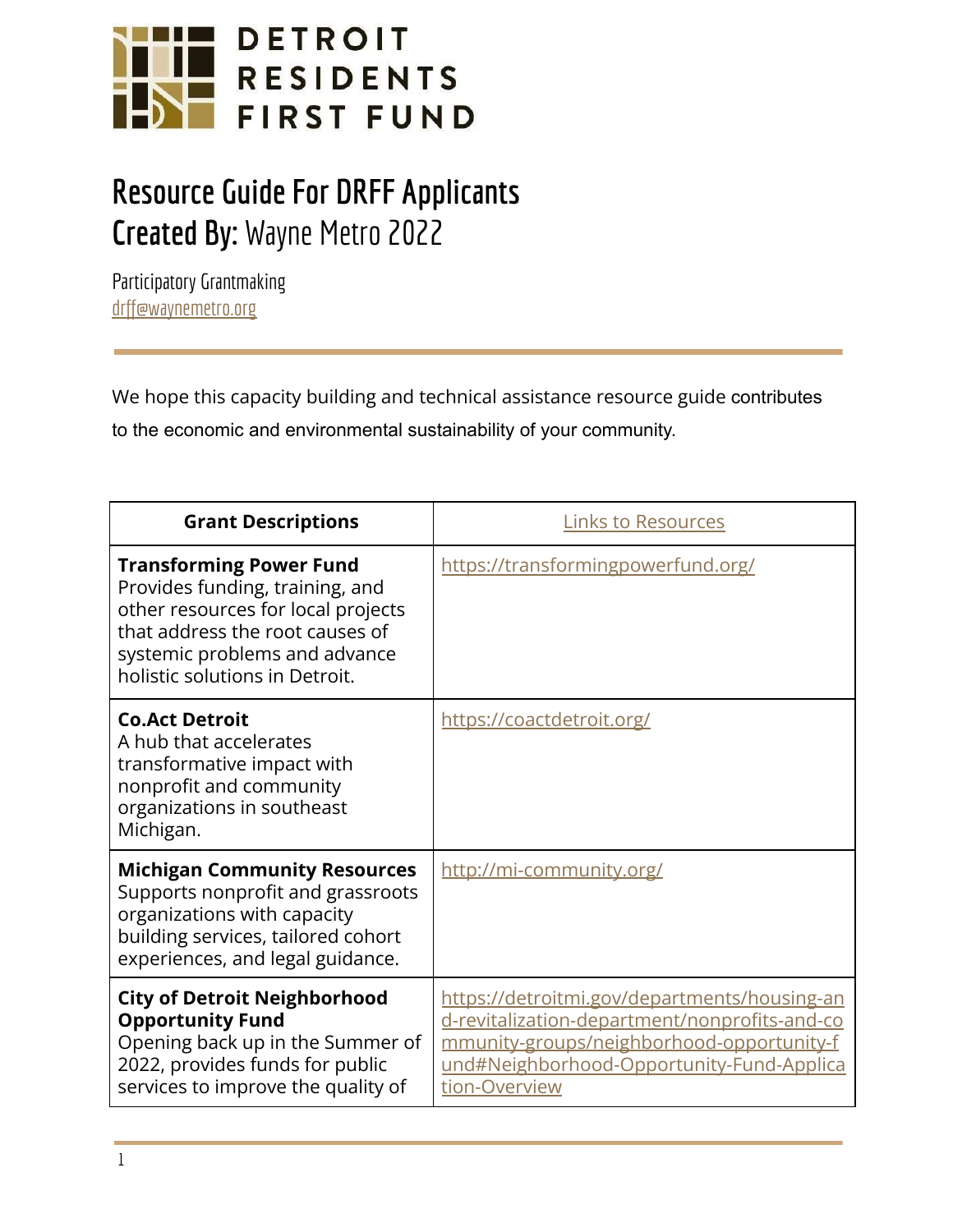| life of low-income residents.                                                                                                                                                                                                  |                                                                                                                                                                       |
|--------------------------------------------------------------------------------------------------------------------------------------------------------------------------------------------------------------------------------|-----------------------------------------------------------------------------------------------------------------------------------------------------------------------|
| <b>Grant Descriptions</b>                                                                                                                                                                                                      | <b>Links to Resources</b>                                                                                                                                             |
| <b>Detroit Regional Chamber</b><br><b>NEIGHBORHUB GRANT</b><br><b>PROGRAM</b>                                                                                                                                                  | https://michauto.org/neighborhub/                                                                                                                                     |
| The program lets those closest to<br>the neighborhood (nonprofits,<br>block clubs, small business<br>owners) dictate and design<br>projects and spaces that directly<br>address needs and make the most<br>significant impact. |                                                                                                                                                                       |
| <b>Community Foundation for</b><br><b>Southeast Michigan</b><br>Provides grants from \$5,000 to \$1<br>million to prioritize sustainability,<br>regional impact, leverage, and<br>collaboration.                               | https://cfsem.app.box.com/s/gr5jnf2n2w2cakt<br>1akb0a0633c3oxga8                                                                                                      |
| <b>Neighborhood Beautification</b><br><b>Project</b><br>Organizations can ask for between<br>\$500 and \$15,000 for removing<br>blight and providing recreational<br>and educational opportunities for<br>neighborhoods.       | <b>Link To Come Soon</b>                                                                                                                                              |
| <b>United Way for Southeastern</b><br><b>Michigan</b><br>Regularly provides funding to<br>organizations that do great work,<br>from community nonprofits to<br>places of worship, neighborhood<br>organizations and more.      | https://unitedwaysem.org/about-us/our-partn<br>ers/grants-hub/proposal-opportunities/                                                                                 |
| <b>Impact100 Metro Detroit Grant</b><br>Impact100 Metro Detroit was<br>formed by a small group of women<br>who wanted to fuel positive                                                                                         | https://grantsforus.io/type-of-eligible-entity/or<br>ganizations/nonprofits-with-501c3/impact100-<br>metro-detroit-grant-for-nonprofit-organization<br>s-in-michigan/ |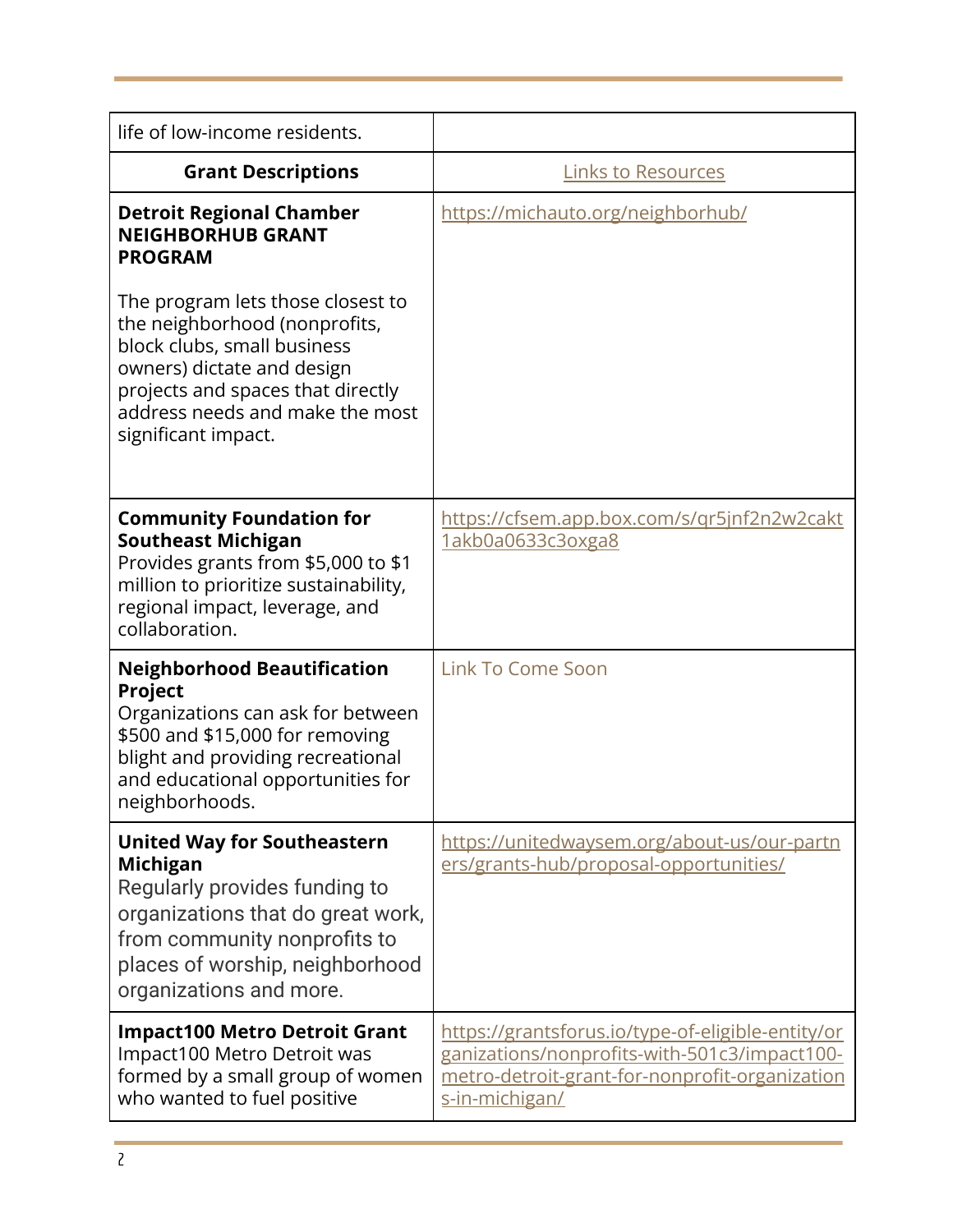| change in the community.                                                                                                                                                                                                       |                                                                                          |
|--------------------------------------------------------------------------------------------------------------------------------------------------------------------------------------------------------------------------------|------------------------------------------------------------------------------------------|
| <b>Grant Descriptions</b>                                                                                                                                                                                                      | <b>Links to Resources</b>                                                                |
| <b>Hudson Webber Foundation</b><br>is interested in exploring new<br>opportunities to invest in impactful<br>work happening in Detroit                                                                                         | https://hudson-webber.org/letter-of-inquiry/                                             |
| <b>Bridging Communities</b><br>Intended for individuals, block<br>clubs, community-based groups,<br>and non-profit organizations<br>working to support their<br>neighborhoods through clean-ups<br>and beautification efforts. | https://bridgingcommunities.org/featured/202<br>2-mini-grants-for-community-improvement/ |

| <b>Training Sessions From Co.act Detroit &amp;</b><br><b>Michigan Community Service Commission</b><br>(MCSC)                                                                                                                                                        | <b>Links to Resources</b>                                                             |
|---------------------------------------------------------------------------------------------------------------------------------------------------------------------------------------------------------------------------------------------------------------------|---------------------------------------------------------------------------------------|
| <b>Co.Lab Connect</b><br>Pairs nonprofit professionals with advisors<br>experienced in a wide range of nonprofit<br>issues. Sign up for a free, 45-minute, 1-on-1,<br>virtual appointment with people experienced<br>in a range of nonprofit areas                  | https://coactdetroit.org/events/cate<br>gories/co-lab-connect/                        |
| <b>Youth Service America - how to involve</b><br>and lift youth in service, May 19 at 02:00<br><b>PM</b><br>Training for organizations looking for ways to<br>improve youth volunteerism either by starting<br>a youth program or enhancing an existing<br>program. | https://us02web.zoom.us/meeting/<br>register/tZYrc-yogDkgGd2k 4jiEOf<br>m7ZO1quYoM2nW |
| <b>Nonprofit Network-Today's Fundraising</b><br>Basics, May 23, 2022 01:00 PM<br>This is a pre-recorded session that is open to                                                                                                                                     | https://us02web.zoom.us/meeting/<br>register/tZEkcO-hpjwiG9CuY4w-TZi<br>O6NgU 3ufxkre |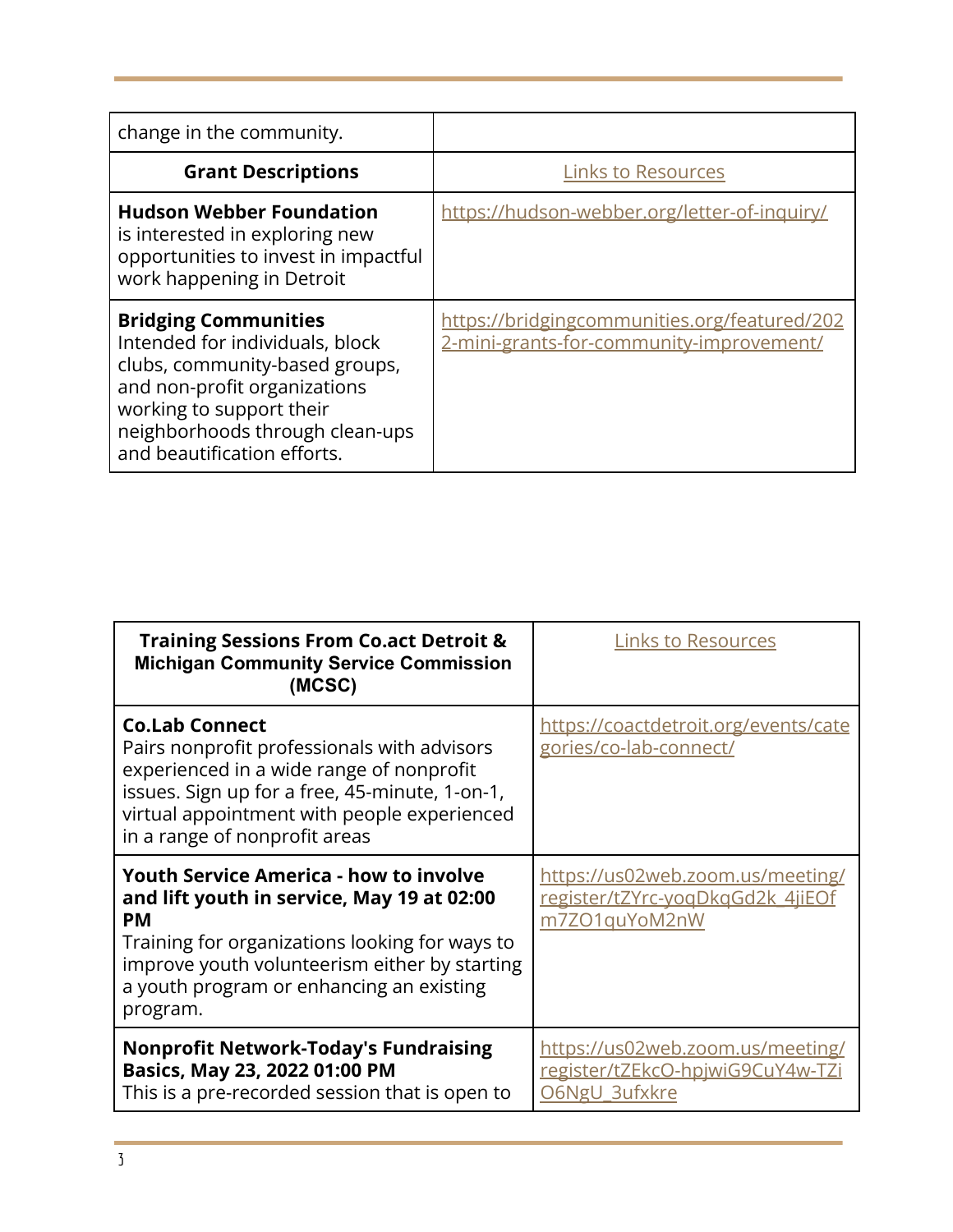| all nonprofit employees and those interested<br>in learning more about fundraising.                                                                                                                                                                                                                                                                                                     |                                                                                       |
|-----------------------------------------------------------------------------------------------------------------------------------------------------------------------------------------------------------------------------------------------------------------------------------------------------------------------------------------------------------------------------------------|---------------------------------------------------------------------------------------|
| <b>Nonprofits Tapping Social Media to Recruit</b><br><b>Volunteers and Raise Awareness Jun 9,</b><br>2022 01:00 PM<br>The session will cover the advantages of using<br>social media to communicate with the public<br>and how to craft messages to recruit<br>volunteer and donor support.                                                                                             | https://us02web.zoom.us/meeting/<br>register/tZYsdu6opjMjGNbfUdyaP9<br>9xqkygbeOm1tEg |
| Passion to Purpose: A Roadmap to Board<br>Service, Jun 22, 2022 01:00 PM<br>Session led by the Johnson Center of<br>Philanthropy and the Nonprofit Network on<br>board leadership, recruitment, and support.                                                                                                                                                                            | https://us02web.zoom.us/meeting/<br>register/tZlodOigpzosEtLOap03vCJk<br>Wk71xSyznWcX |
| <b>Masterminds Network Session: Board</b><br>Service, Jun 23, 2022 01:00 PM<br>Join the Michigan Community Service<br><b>Commission and our Volunteer Generation</b><br>Partners the Johnson Center for Philanthropy<br>and the Nonprofit Resource Center as experts in<br>board development. Please bring questions,<br>ideas and be ready to share with your network.                 | https://us02web.zoom.us/meeting/<br>register/tZ0vceGvpj4qH9FYnJR V6h<br>Q5Vaa679kwn7g |
| <b>Finance Basics for your Organization's</b><br>Fiscal Health, Jul 11, 2022 01:00 PM<br>This pre-recorded session by the Nonprofit<br>Resource Center is open to all nonprofit<br>employees and those who are interested in<br>learning more about nonprofit finance.                                                                                                                  | https://us02web.zoom.us/meeting/<br>register/tZUofu2gqj0qEtexA-6S3Hc<br>aVxRMg9Th4E0a |
| Getting the most out of hosting a National<br>Day of Service Event, Jul 25, 2022 at 1:00 pm<br>Join the United Way of Genesee County and the<br>Michigan Community Service Commission<br>(MCSC) to learn how to develop a meaningful<br>project that helps build your organization's<br>volunteer corps and earns your organization a<br>reputation for great service to the community. | https://us02web.zoom.us/meeting/<br>register/tZUrf-yqpjoiH9X1p9NcjTa<br>qzFoUX5GCTn   |
| <b>Masterminds Networking for Volunteer</b><br><b>Leaders - Topic National Service Days, Jul</b><br>28, 2022 01:00                                                                                                                                                                                                                                                                      | https://us02web.zoom.us/meeting/<br>register/tZlpduGpqT8iGNzfs13UAs<br>Ry101InPUyBCe3 |